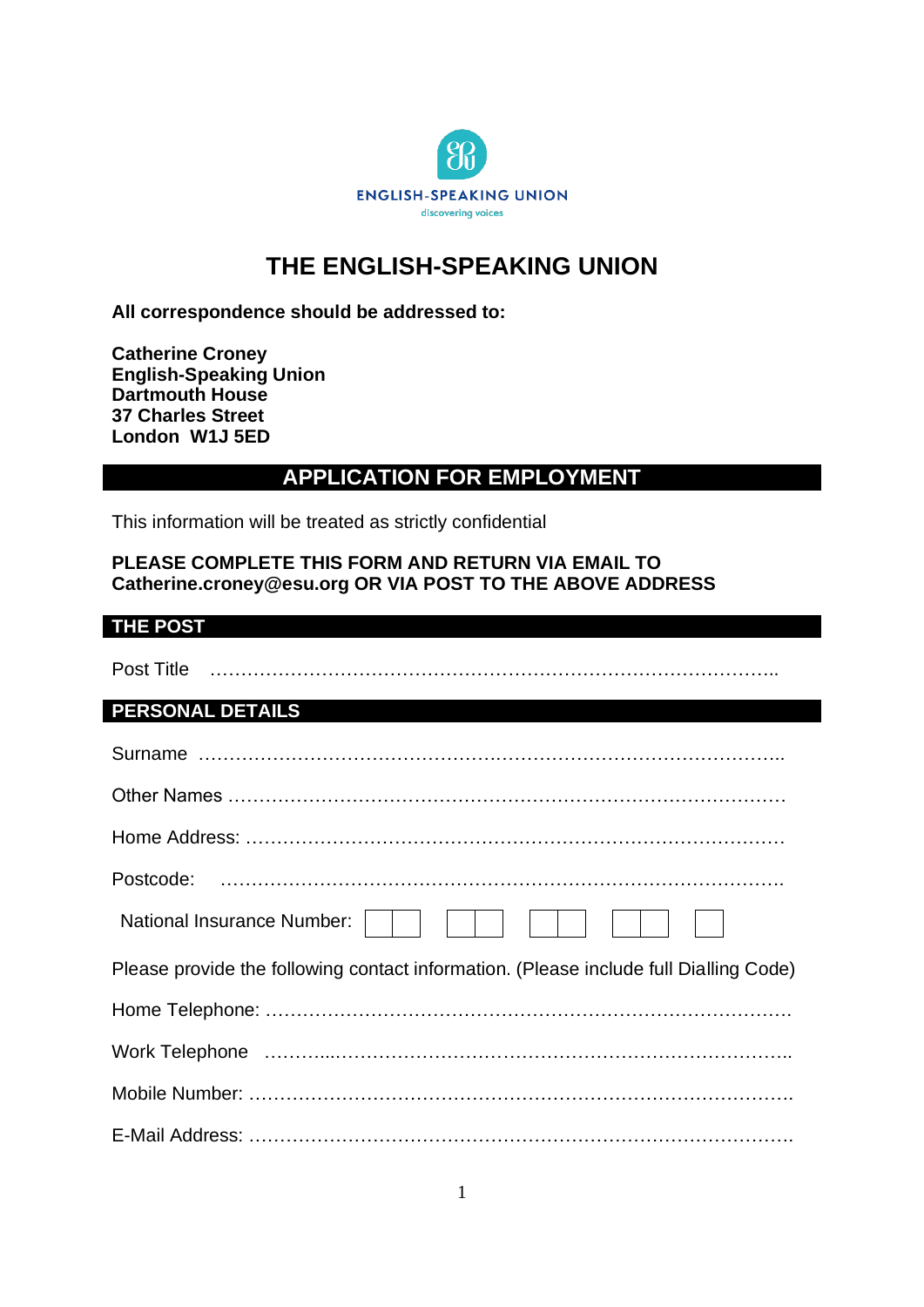Interests and hobbies: ……………………………………………………………………. Do you possess a driving license?: ………………………………………………………. Do you agree to use your own car for business purposes?: …………………………... Please disclose any points on your licence, the offence and date of any points

………………………………………………………………………………………………….

### **EDUCATION AND TRAINING**

| Name of Establishment/Organisation | Dates Attended | <b>Qualifications Achieved</b> |
|------------------------------------|----------------|--------------------------------|
|                                    |                |                                |
|                                    |                |                                |
|                                    |                |                                |
|                                    |                |                                |
|                                    |                |                                |
|                                    |                |                                |
|                                    |                |                                |
|                                    |                |                                |
|                                    |                |                                |
|                                    |                |                                |
|                                    |                |                                |
|                                    |                |                                |
|                                    |                |                                |
|                                    |                |                                |
|                                    |                |                                |
|                                    |                |                                |
|                                    |                |                                |

### **MEMBERSHIP OF PROFESSIONAL ORGANISATION (S) OR OTHER BODY**

#### **REFERENCES**

Please give the name of two referees who can comment on your professionalism / work ability, one of whom should be your present/ most recent employer. We will not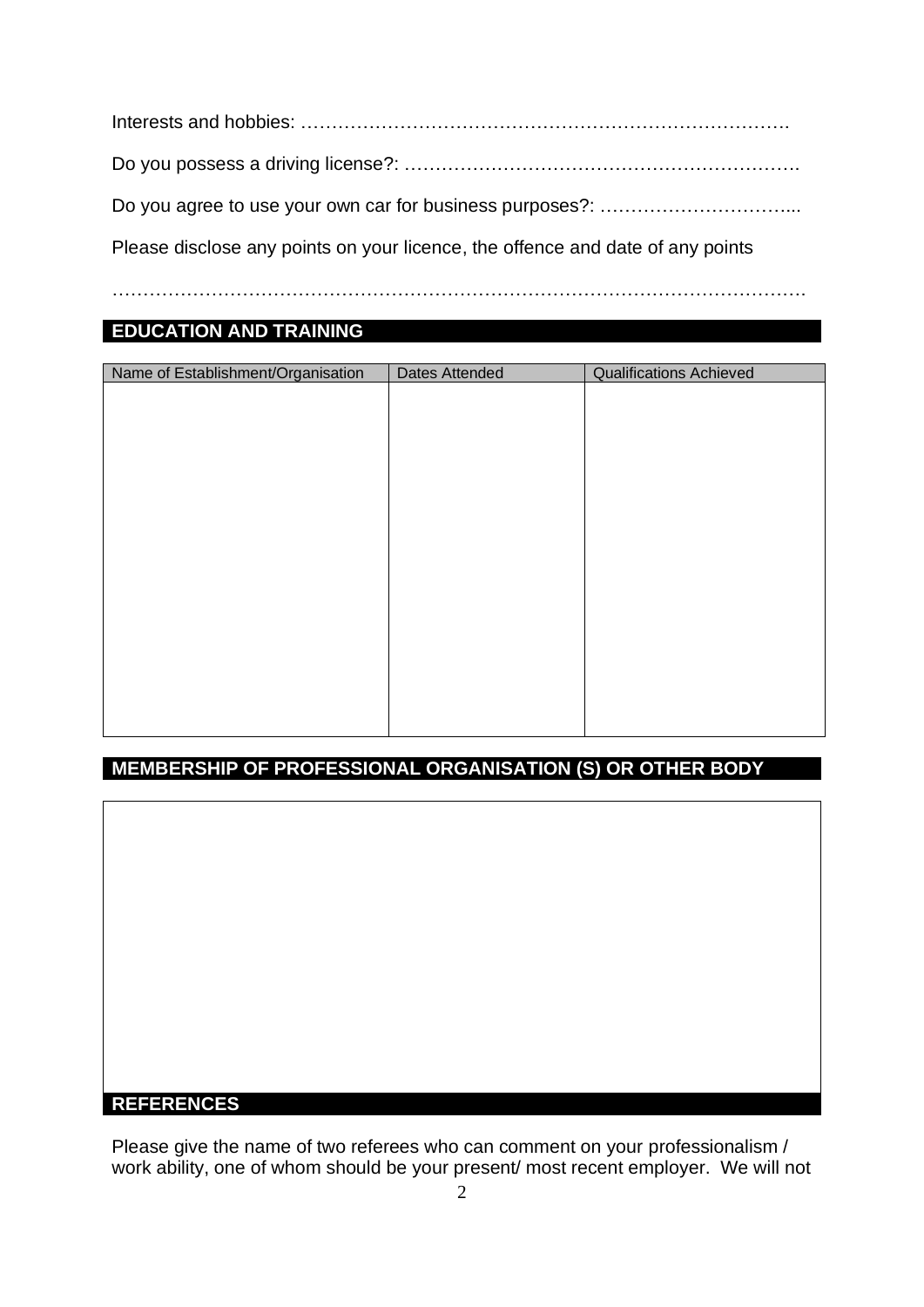## contact them without your consent.

|                                                       | 1. Present/Most Recent Employer | 2. Second Referee                                     |  |
|-------------------------------------------------------|---------------------------------|-------------------------------------------------------|--|
| Name,<br>address,<br>telephone<br>number<br>and email |                                 | Name,<br>address,<br>telephone<br>number and<br>email |  |
|                                                       |                                 |                                                       |  |

# **CURRENT / MOST RECENT EMPLOYMENT DETAILS**

| Employer's<br>name,<br>address,<br>telephone |                        | Job Title<br>Date Started |
|----------------------------------------------|------------------------|---------------------------|
| number &<br>email                            |                        | Date Left                 |
|                                              |                        | <b>Current Salary</b>     |
|                                              |                        | Length of Notice          |
|                                              | Summary of main duties |                           |
|                                              |                        |                           |
|                                              |                        |                           |
|                                              |                        |                           |
|                                              |                        |                           |
|                                              |                        |                           |
|                                              |                        |                           |

### **PREVIOUS EMPLOYMENT DETAILS**

| From | <b>Employer &amp; Position Held</b> | Salary on<br>Leavinc | Reason for Leaving |
|------|-------------------------------------|----------------------|--------------------|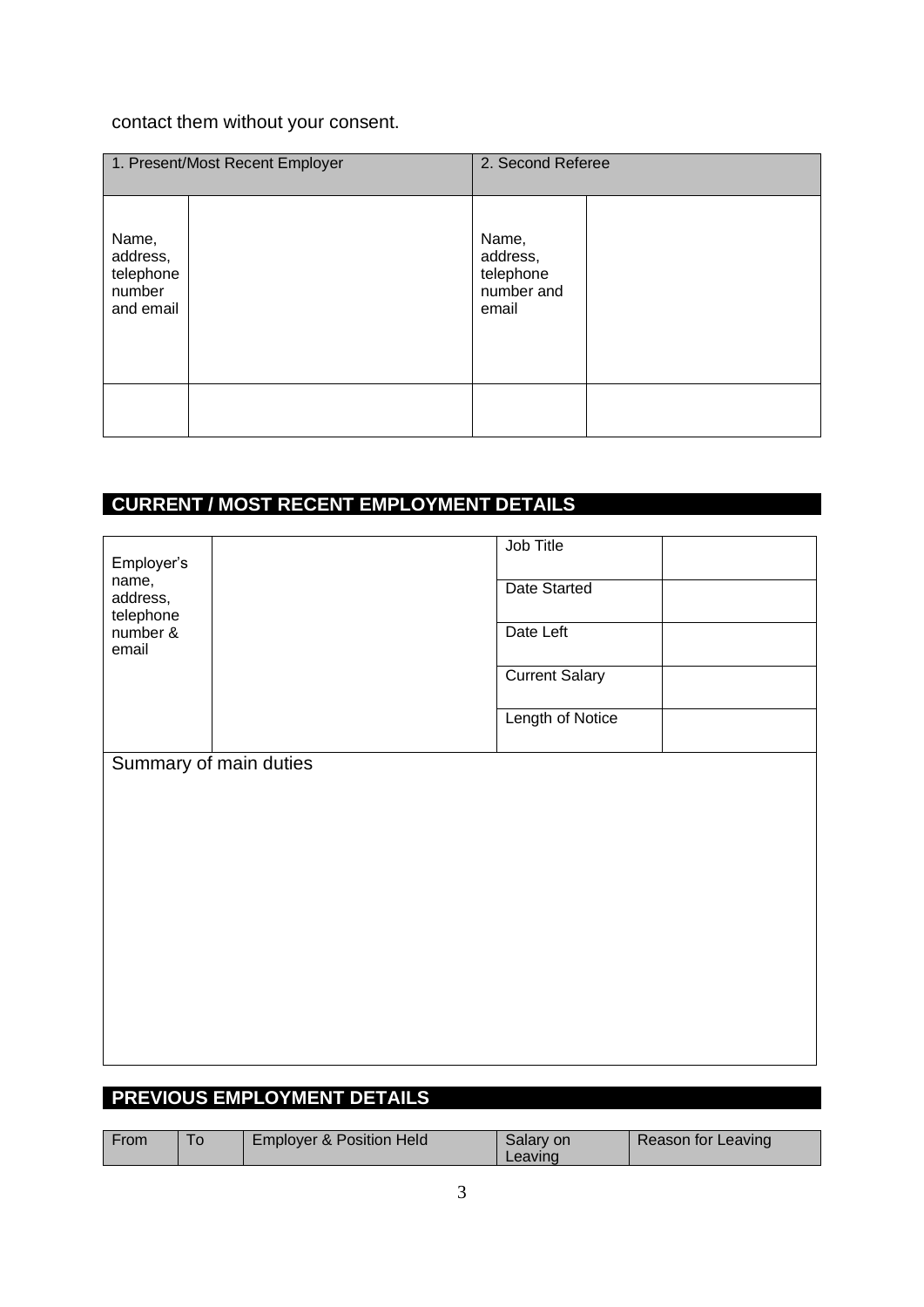## **REASON(S) FOR APPLYING**

### **RELEVANT EXPERIENCE/SKILLS**

Please give details of any achievements, career paths or particular areas of work experience (including voluntary work), which you feel are most relevant to this post. Please refer specifically to the job description and person specification when making your application.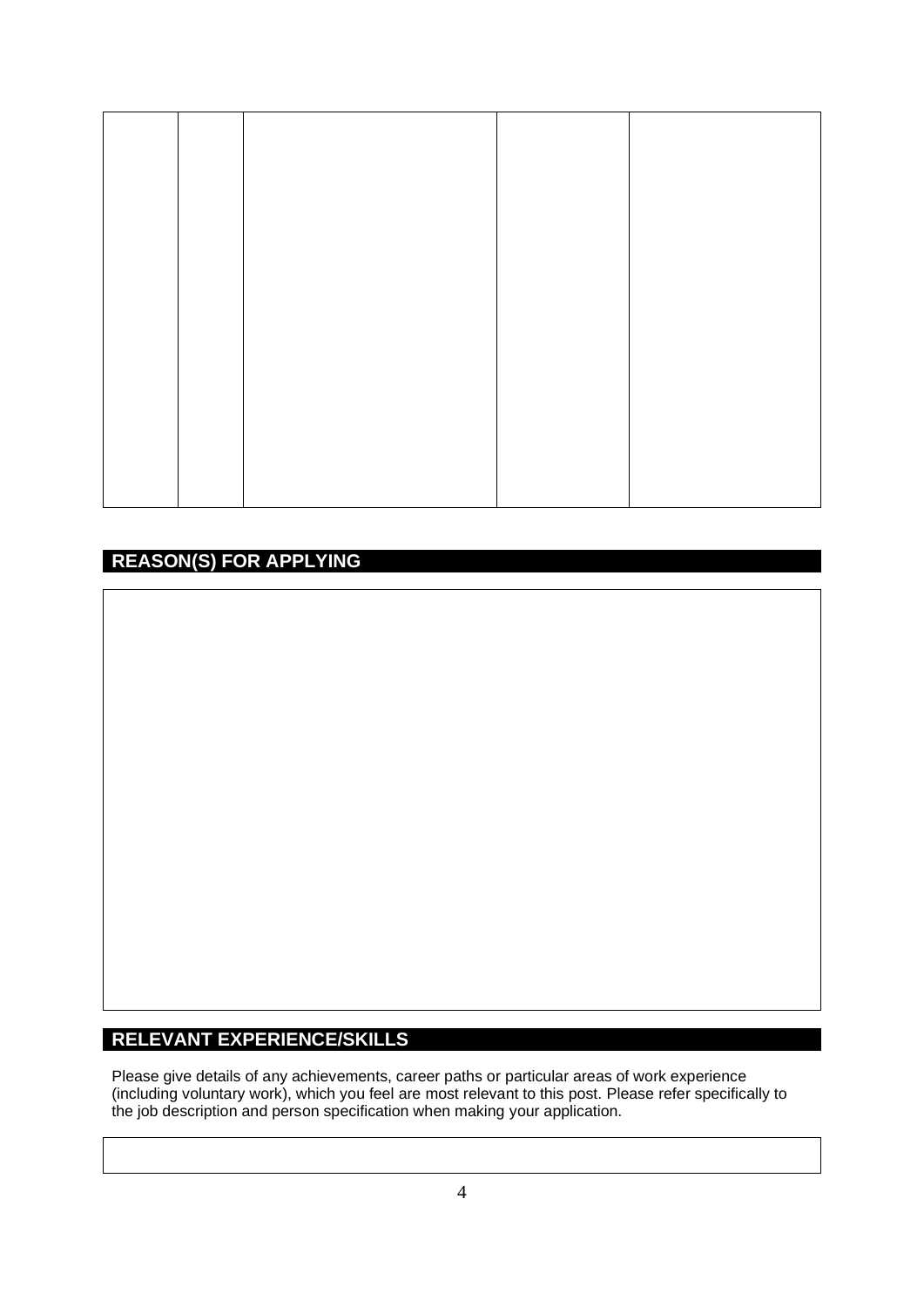Continue on a separate sheet if necessary

**OTHER INFORMATION**

Do you have any convictions, cautions, reprimands or final warnings that are not "protected" as defined by the Rehabilitation of Offenders Act 1974 (Exceptions) Order 1975 (as amended in 2013)

If yes, please give details

……………………………………………………………………………………………………………………… ………………………………………………………………………………………………………………………